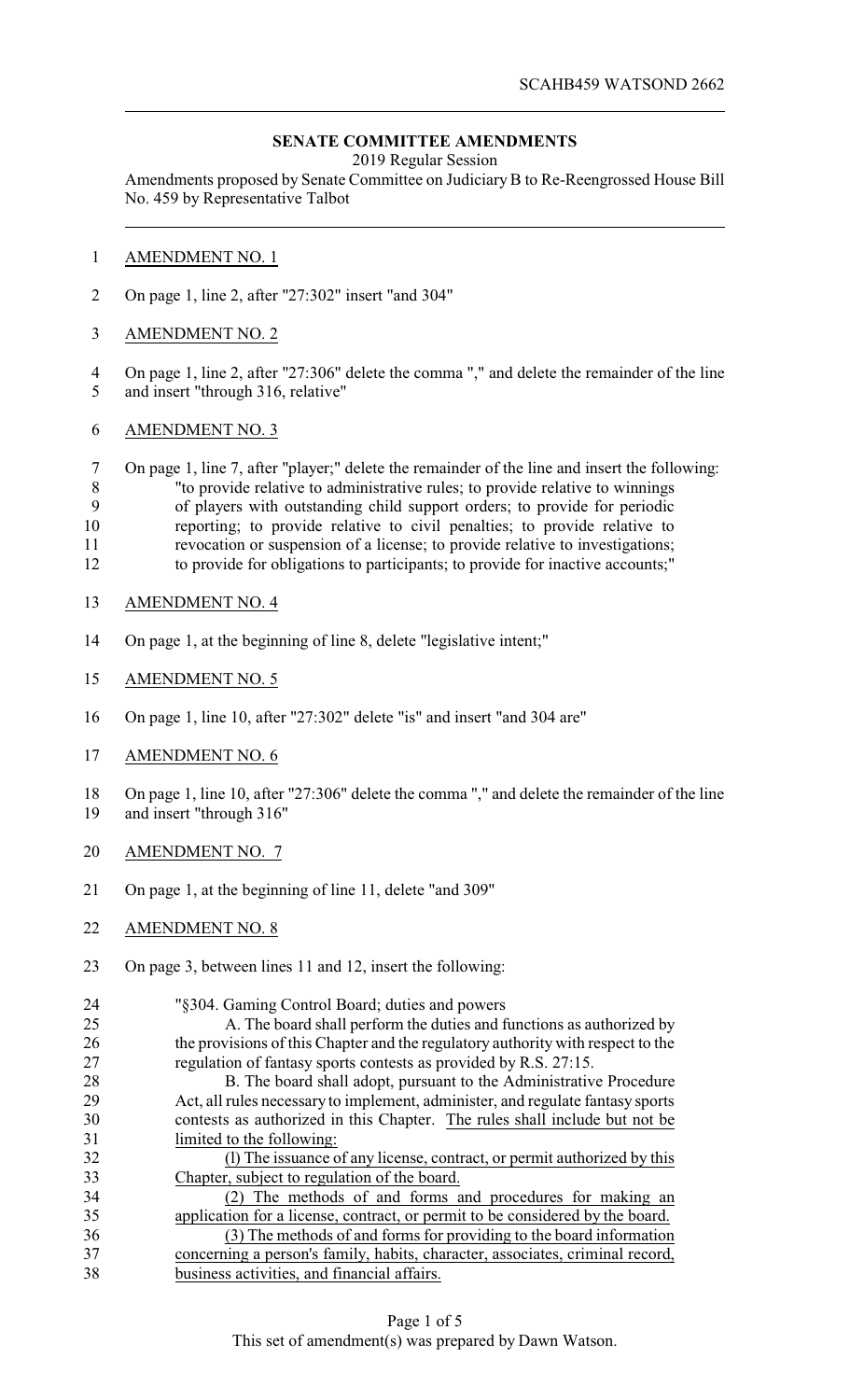(4) Enforcement of this Chapter, gaming laws administered by the board, and rules of the board, including imposition and collection of fines, penalties, and other sanctions which may be imposed by the board against an operator or any other licensee or permittee of the board.

 (5) A procedure requiring the withholding of winnings of persons 6 who have outstanding child support arrearages or owing child support overpayments. Winnings shall only include payments for which the operator overpayments. Winnings shall only include payments for which the operator 8 <br/>\n<b>8</b> <br/>\n<b>11</b> <br/>\n<b>12</b> <br/>\n<b>13</b> <br/>\n<b>15</b> <br/>\n<b>15</b> <br/>\n<b>16</b> <br/>\n<b>16</b> <br/>\n<b>16</b> <br/>\n<b>17</b> <br/>\n<b>18</b> <br/>\n<b>18</b> <br/>\n<b>18</b> <br/>\n<b>19</b> <br/>\n<b>19</b> <br/>\n<b>19</b> <br/>\n<b>19</b> <br/>\n<b>19</b> <br/>\n<b>19</b> <br/>\n<b>19</b> < equivalent form, with the United States Internal Revenue Service.

 (a) The board may require that the agency reporting current child 11 support arrearages or overpayments provide information relating to such 12 arrearages or overpayments in a manner, format, or record approved by the board that gives the operator licensed under the Chapter real-time or immediate electronic database access to the information. If the information relating to such arrearages or overpayments by the agency reporting current child support arrearages or overpayments is not available through real-time 17 or immediate electronic database access, the operator shall not be responsible<br>18 for withholding cash gaming winnings in accordance with the provisions of for withholding cash gaming winnings in accordance with the provisions of this Subparagraph.

 (b) The board or operator licensed under this Chapter, including any of its officers, employees, attorneys, accountants, or other agents, shall not 22 be civilly or criminally liable to any person, including any player, for any disclosure of information made in accordance with this Section, for 24 encumbering or surrendering assets in response to information provided by<br>25 the Department of Children and Family Services, or for any claims for the Department of Children and Family Services, or for any claims for 26 damages arising from withholding or failing to withhold any winnings, based upon information provided to it. upon information provided to it.

 (c) If any operator licensed under this Chapter determines that the winner is a player who has outstanding child support arrearages or owes child support overpayments, the operator licensed under this Chapter shall deduct the child support arrearage or child support overpayment from the payment of the winnings. The deducted amount shall be forwarded to the Department of Children and Family Services within seven days and the operator licensed 34 under this Chapter shall pay the remainder to the player who has outstanding<br>35 child support arrearages or owes child support overpayments. If the child support arrearages or owes child support overpayments. If the 36 remainder is equal to or less than zero, the player who has an outstanding child support arrearage or child support overpayment shall not receive a child support arrearage or child support overpayment shall not receive a 38 <u>payment.</u><br>39 (d

(d) Any operator licensed under this Chapter may deduct an administrative fee from each payment of winnings, of players who have outstanding child support arrearages or owe child support overpayments per singular or periodic payment, not to exceed thirty-five dollars.

 (e) The board shall also require that the operator licensed under this 44 Chapter to adopt procedures designed to prevent employees from willfully<br>45 failing to withhold payments of winnings from players who have outstanding failing to withhold payments of winnings from players who have outstanding child support arrearages or child support overpayments, based upon the information provided by the Department of Children and Family Services that allows the operator to identify such persons.

 (f) Not later than July 1, 2019, the board shall institute rulemaking procedures as necessary to implement the provisions of this Paragraph.

 C.(1) Subject to the provisions of Article VII, Section 2.1 of the Constitution of Louisiana, and in accordance with the Administrative Procedure Act, the board may assess and provide for the imposition and collection of such fees as may be necessary to defray administrative costs associated with the application for and the investigation, granting, or renewal of licenses and permits.

 (2) Any fine or other monetary penalty collected by the board or its staff shall be remitted to state treasury for deposit into the state general fund.

 D. Upon direction of the board, the office of state police and the attorney general shall submit proposed rules to the board for consideration, modification, and promulgation as provided in this Section.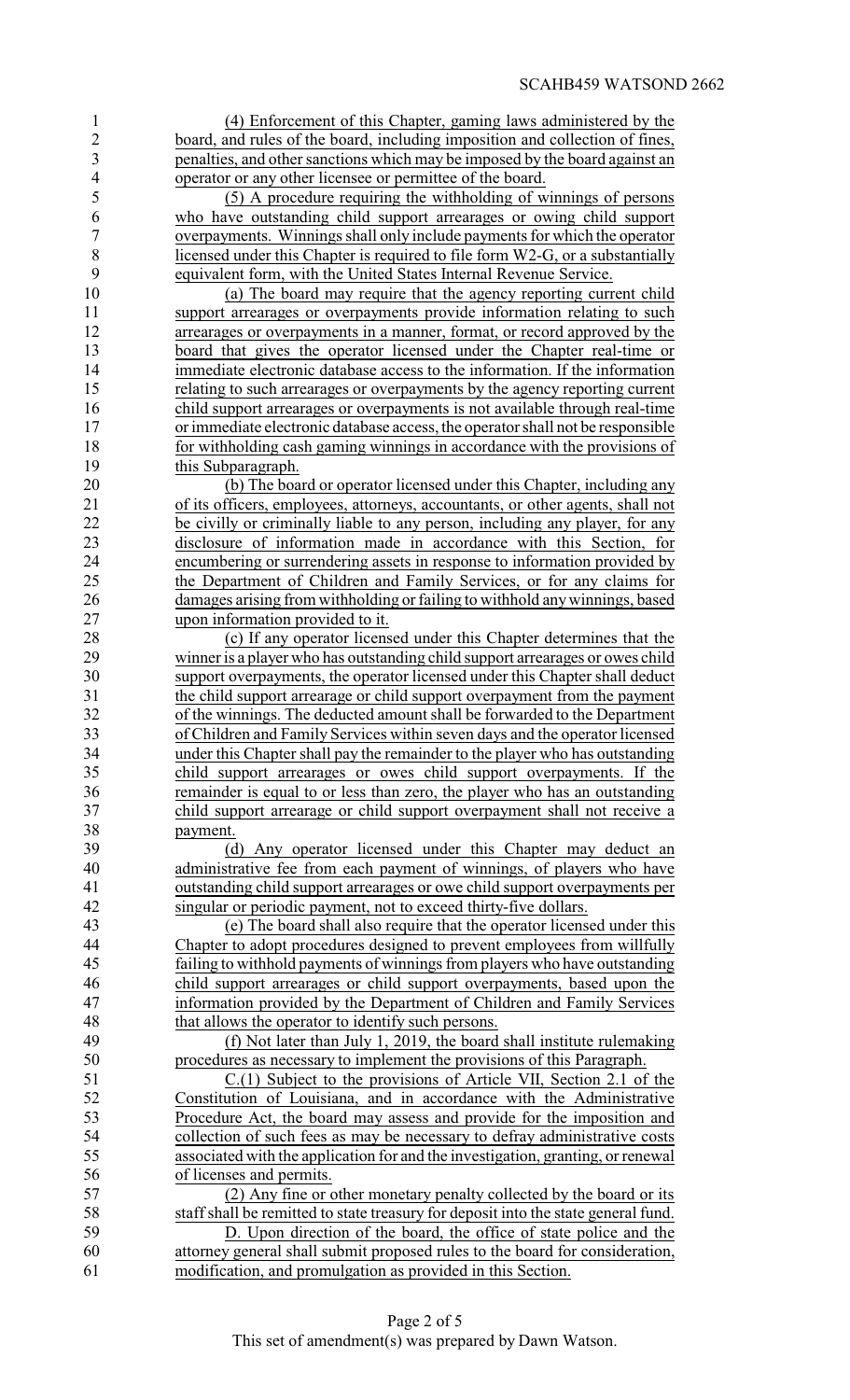| 1              | E. The board shall not adopt rules and regulations pertaining to                   |
|----------------|------------------------------------------------------------------------------------|
| $\sqrt{2}$     | campaign finance and contributions which are more restrictive than the             |
| $\mathfrak{Z}$ | provisions of law found generally in Chapter 11 of Title 18 of the Louisiana       |
| $\overline{4}$ | Revised Statutes of 1950, and specifically in R.S. 18:1505.2(L).                   |
| 5              | * 11<br>$\ast$<br>$\ast$                                                           |
| 6              | <b>AMENDMENT NO. 9</b>                                                             |
| $\tau$         | On page 3, delete line 18, and insert the following:                               |
| 8              | "(1) Be a person domiciled in Louisiana or a domestic business entity              |
| 9              | with a certificate of existence from the Secretary of State and in good            |
| 10             | standing or a foreign corporation with a certificate of authority to transact      |
| 11             | business in this state from the Secretary of State and in good standing."          |
| 12             | <b>AMENDMENT NO. 10</b>                                                            |
| 13             | On page 9, between lines 4 and 5, insert the following:                            |
| 14             | "§310. Reporting of gaming proceeds                                                |
| 15             | An operator shall periodically report the following information to the             |
| 16             | division, which is not confidential and shall be available for public              |
| 17             | inspection:                                                                        |
| 18             | (1) The operator's gross fantasy sports contest revenues.                          |
| 19             | (2) The operator's net revenue.                                                    |
| 20             | (3) Quarterly and annual financial statements regarding their                      |
| 21             | operations in Louisiana submitted to division that present historical data,        |
| 22             | including annual financial statements that have been audited by an                 |
| 23             | independent certified public accountant as required by R.S. 27:308(D).             |
| 24             | §311. Child support orders                                                         |
| 25             | A. The legislature further finds and declares it to be the public policy           |
| 26             | of the state that parents should provide financial support to their minor          |
| 27             | children who cannot care for themselves. Thus, intervention by the state,          |
| 28             | through the enforcement of child support orders and the collection of child        |
| 29             | support, is in the best interest of its citizens and is necessary when the parents |
| 30             | fail to meet their support obligations. Since children are adversely affected      |
| 31             | when parents who have outstanding support obligations divert their financial       |
| 32             | support to gaming, a parent's winnings from money diverted from a child's          |
| 33             | support should be applied to the parent's outstanding support obligations. The     |
| 34             | legislature further finds and declares that this policy is consistent with the     |
| 35             | public policy of protecting the general welfare of the state's people.             |
| 36             | B. In accordance with this finding, the Department of Children and                 |
| 37             | Family Services shall report to the joint committees on Civil Law and              |
| 38             | Procedure and Judiciary A, no later than fifteen days following the                |
| 39             | commencement of the regular legislative session each year, on the                  |
| 40             | interception and seizure of gaming winnings for the payment of child support       |
| 41             | and overpayments owed to the department. This report shall be a public             |
| 42             | record and shall include but not be limited to the total dollar amount of          |
| 43             | winnings intercepted pursuant to this Section and the dollar amount of each        |
| 44             | intercepted.                                                                       |
| 45             | §312. Civil penalties; adoption of schedule of penalties                           |
| 46             | $A(1)$ All civil penalties for violations of this Chapter or any rule of           |
| 47             | the board governing this Chapter shall be adopted as a schedule of penalties.      |
| 48             | (2) The Louisiana Gaming Control Board shall adopt as a rule the                   |
| 49             | schedule of penalties provided for by this Subsection. All rules shall be          |
| 50             | adopted pursuant to the provisions of the Administrative Procedure Act.            |
| 51             | B.(1) The board or division, as may be applicable, shall review the                |
| 52             | penalty schedule provided for in Subsection A of this Section to determine         |
| 53             | whether a penalty provided for in the penalty schedule is appropriate and          |
| 54             | applicable to a particular violation and, if the issuance of a civil penalty is    |
| 55             | warranted, may impose the applicable appropriate penalty.                          |
|                |                                                                                    |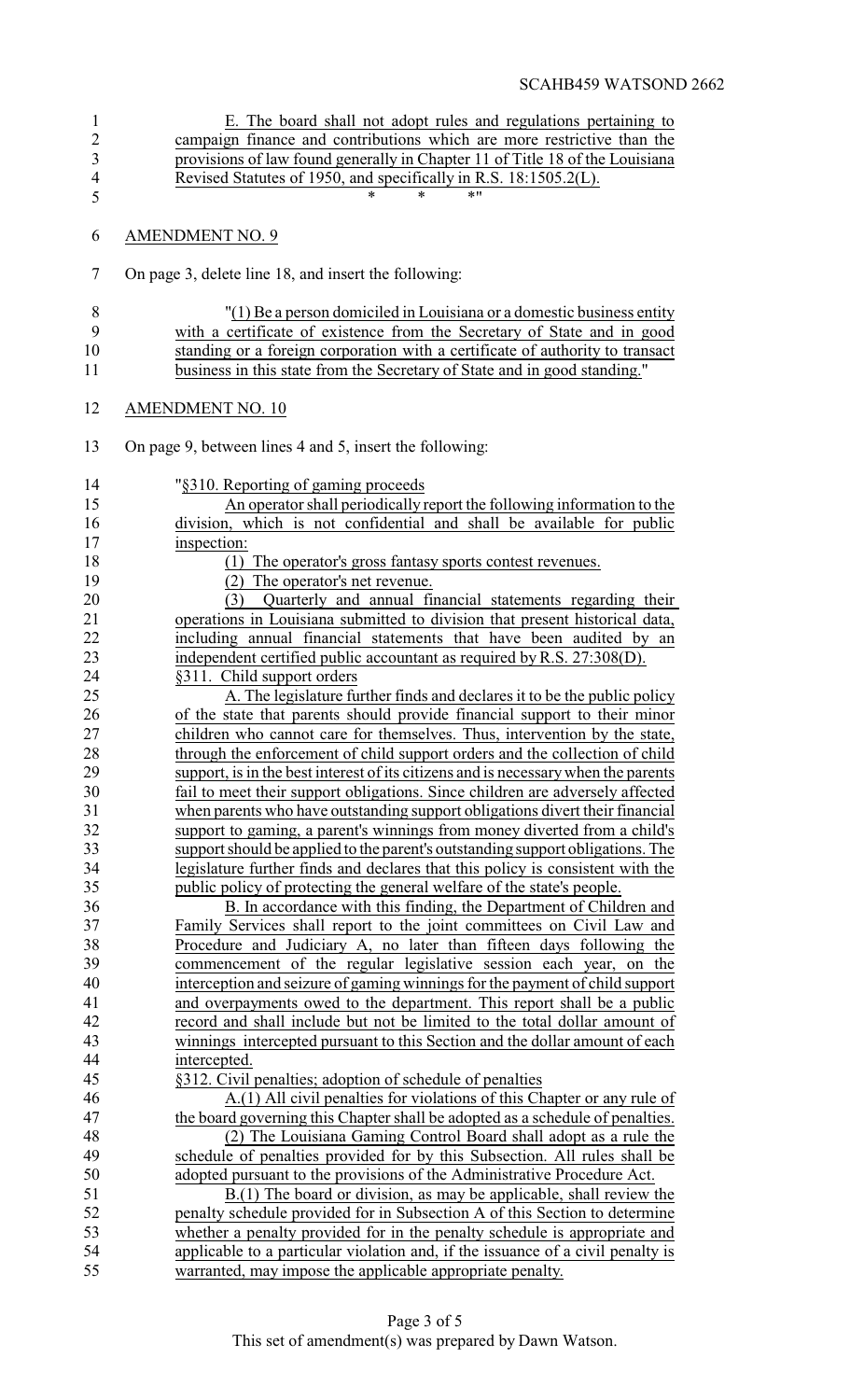| $\mathbf{1}$   | (2) Any hearing officer of the board shall review the penalty schedule           |
|----------------|----------------------------------------------------------------------------------|
| $\overline{2}$ | provided for in Subsection A of this Section to determine whether a penalty      |
| 3              | provided for in the penalty schedule and issued by the board or division, as     |
| $\overline{4}$ | may be applicable, is appropriate and applicable to a particular violation.      |
| 5              | C. A civil penalty shall not exceed fifty thousand dollars for each              |
| 6              | violation of any provision of this Chapter or rule of the board.                 |
| $\overline{7}$ | D.(1) For the purposes of this Chapter violations shall be determined            |
| $8\,$          | as follows:                                                                      |
| 9              | (a) An operator shall be provided notice of the charged violation and            |
| 10             | may admit the violation and accept the penalty or may deny the violation and     |
| 11             | demand a hearing be held, pursuant to R.S. 27:25, to make a determination        |
| 12             | regarding the charge.                                                            |
| 13             | (b) For the purposes of determining whether a second or subsequent               |
| 14             | violation has occurred, each violation of the same rule or statutory provision   |
| 15             | shall have occurred on a separate occasion, by the same operator, and only       |
| 16             |                                                                                  |
|                | violations that have occurred within a one-year period, regardless of when       |
| 17             | they were charged, admitted, or found to have occurred, shall be considered.     |
| 18             | (2) For operators having more than one license issued pursuant to the            |
| 19             | provisions of this Chapter, civil penalties as provided in this Subsection shall |
| 20             | only apply to the license incurring the violation.                               |
| 21             | $E(1)$ Payment of the civil penalty shall be a requirement for the               |
| 22             | retention of any permit or license held by the entity which violated any such    |
| 23             | provisions.                                                                      |
| 24             | $(2)(a)$ Failure to remit civil penalties shall result in the shutdown of        |
| 25             | the platform of the operator who refused to remit the civil penalty. The         |
| 26             | provisions of this Subparagraph shall apply only in those instances where no     |
| 27             | administrative hearing has been timely requested.                                |
| 28             | (b) Upon payment of the penalty, the platform may be reactivated.                |
| 29             | F. If the operator contests the imposition of the civil penalty, the             |
| 30             | penalty shall be imposed only after an adjudicatory hearing is conducted         |
| 31             | pursuant to R.S. 27:25 and a basis for imposition of the penalty is determined   |
| 32             | to exist.                                                                        |
| 33             | §313. Revocation or suspension of a license; civil penalty                       |
| 34             | The board or division, as may be applicable, shall initiate an<br>А.             |
| 35             | administrative action and may revoke or suspend the license or permit of any     |
| 36             | person or the approval of any device issued pursuant to the provisions of this   |
| 37             | Chapter for any of the following:                                                |
| 38             | (1) The failure to meet the requirements of suitability as defined in            |
| 39             | this Chapter or in any rules adopted by the board.                               |
| 40             | (2) The failure to meet the requirements for the issuance of a license           |
| 41             | as provided for in this Chapter or in any rules adopted by the board.            |
| 42             | (3) Repeated violations of any of the provisions of this Chapter or              |
| 43             | any rule of the board governing this Chapter. "Repeated violations" shall        |
| 44             | mean three violations of the same rule or statutory provision which have         |
| 45             | occurred on separate occasions by the same operator within a one-year            |
| 46             | period. The date of a violation shall be considered to be the date the citation  |
| 47             | for that violation is issued.                                                    |
| 48             | B. For all other violations not listed in Subsection A of this Section,          |
| 49             | the board or division, as may be applicable, may issue a civil penalty           |
| 50             | pursuant to the provisions of R.S. 27:313.                                       |
| 51             | C. In addition to or in lieu of the revocation or suspension of a                |
| 52             | license issued pursuant to the provisions of this Chapter, the board or          |
| 53             | division, as may be applicable, may impose a civil penalty not to exceed fifty   |
| 54             | thousand dollars for each violation of any provision of this Chapter or any      |
| 55             | rule of the board governing this Chapter.                                        |
| 56             | D. In lieu of revocation or suspension of a license, the licensee may            |
| 57             | enter into a consent agreement or settlement to pay a penalty not to exceed      |
| 58             | fifty thousand dollars. No consent agreement or settlement shall exceed fifty    |
| 59             | thousand dollars.                                                                |
| 60             | E. No suspension imposed pursuant to the provisions of this Chapter              |
| 61             | shall exceed a period of thirty days.                                            |
|                |                                                                                  |